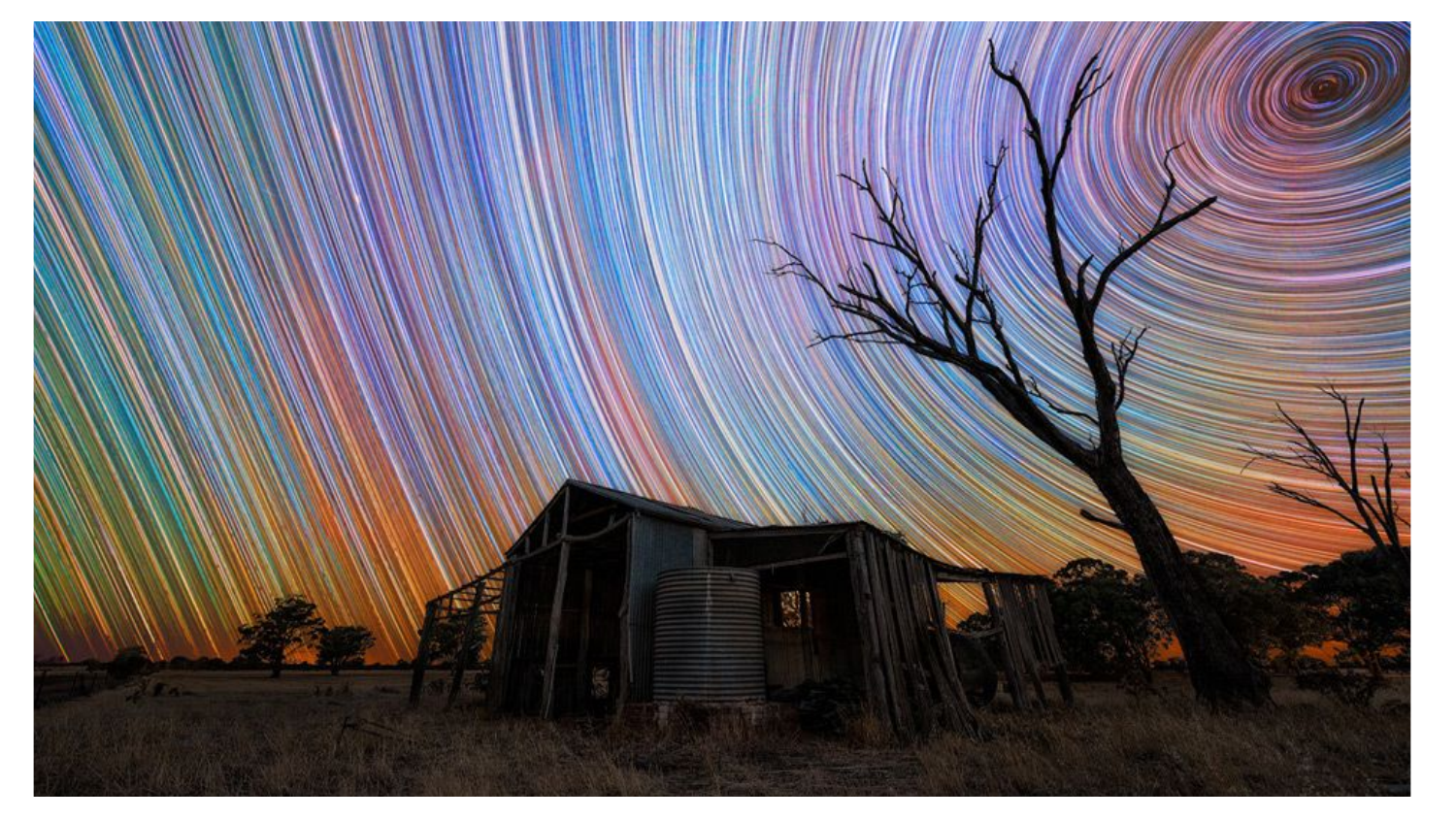

#### Star Trail Photography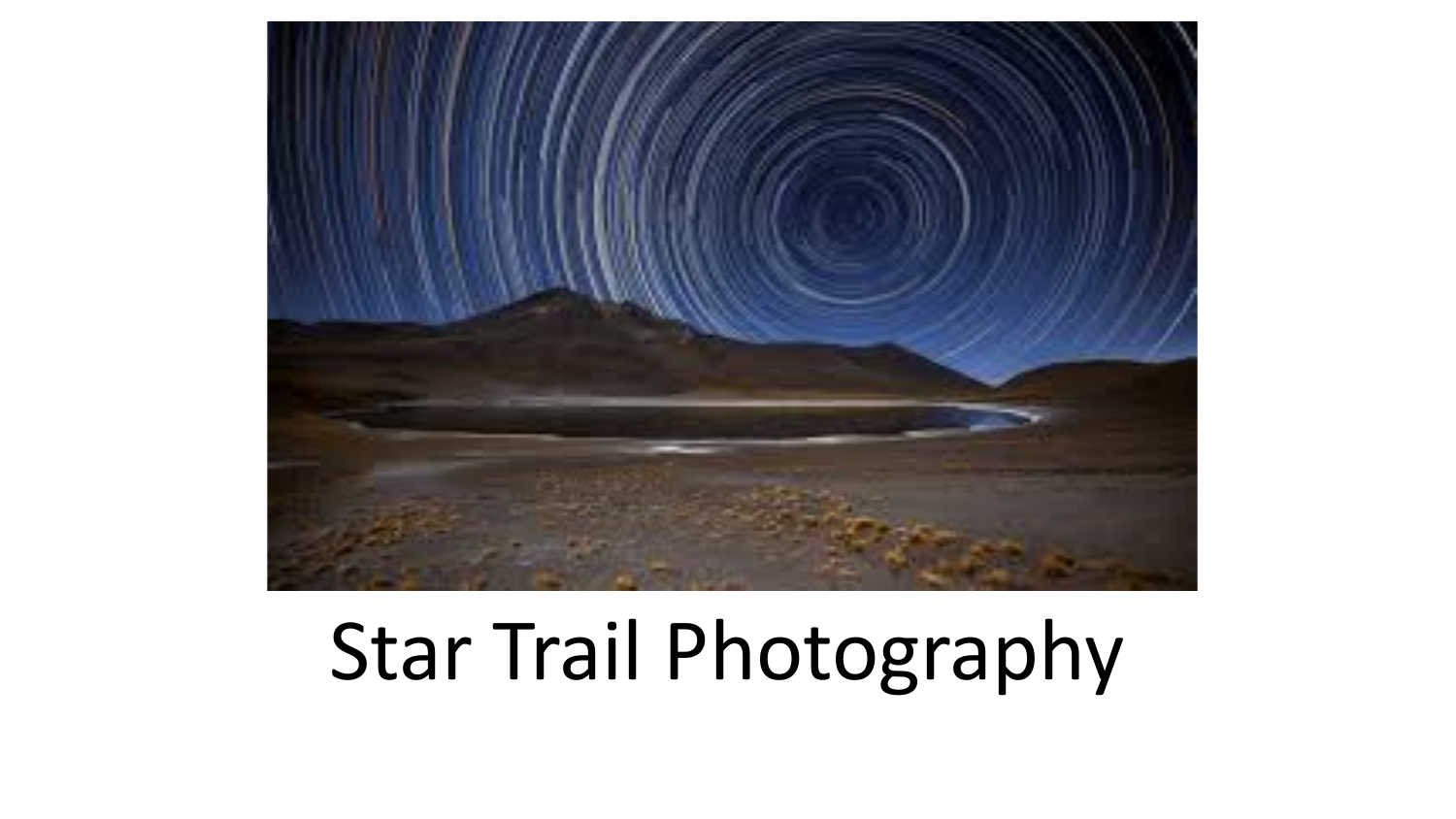• A star trail is a type of photograph that uses long exposure times, or multiple exposures, to capture the apparent motion of **stars** in the night sky due to Earth's rotation. A **star**-**trail** photograph shows individual **stars** as streaks across the image, with longer exposures or more multiple exposures, yielding longer arcs.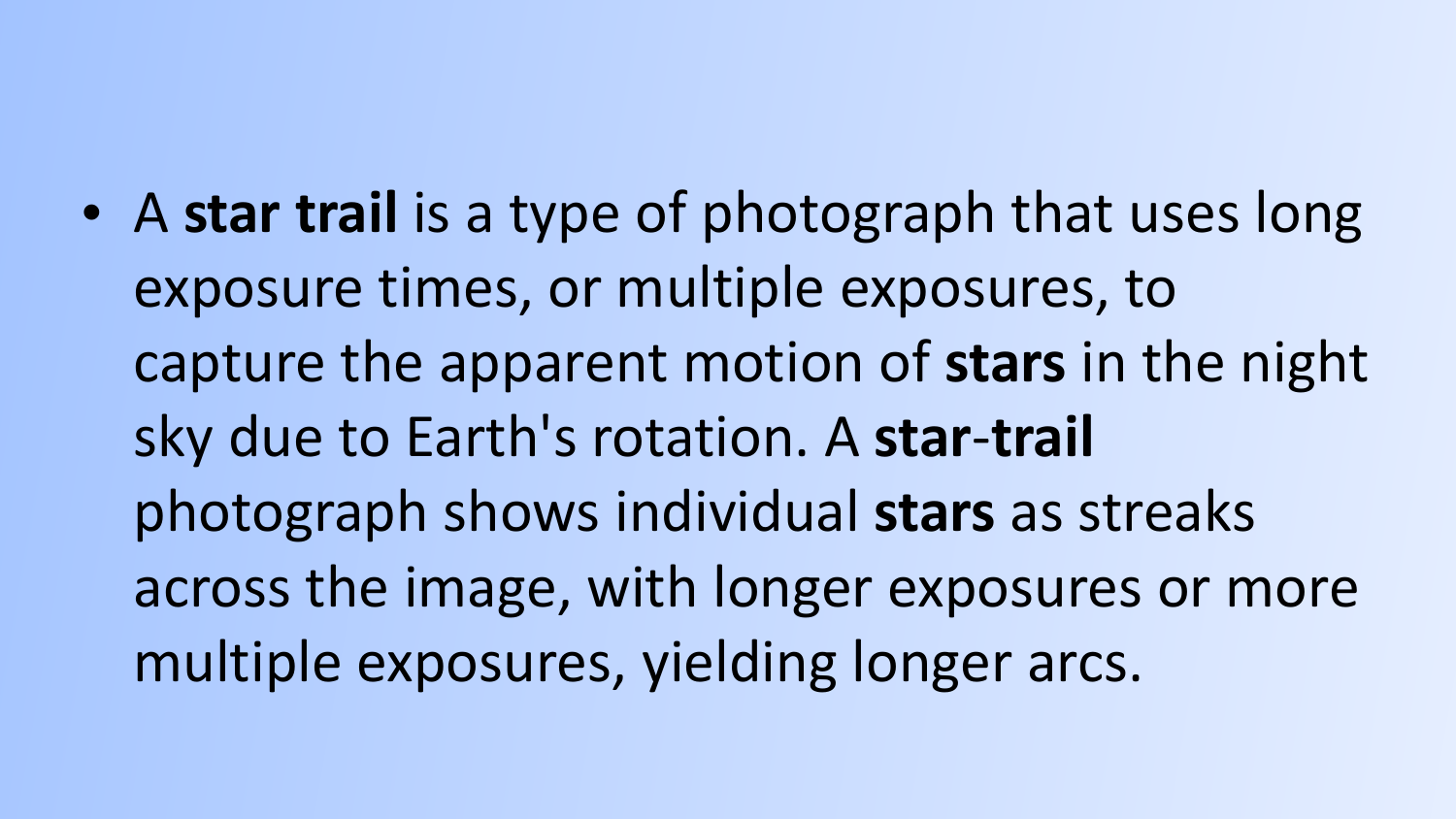#### Why are Star Trails Circular?

• **Star trails** occur because stars "move" across the sky as the Earth rotates, and so when a camera keeps its' shutter open for an extended period of time, it will absorb this moving light as light **trails**. The **circular** pattern occurs due to the fact that the Earth is rotating.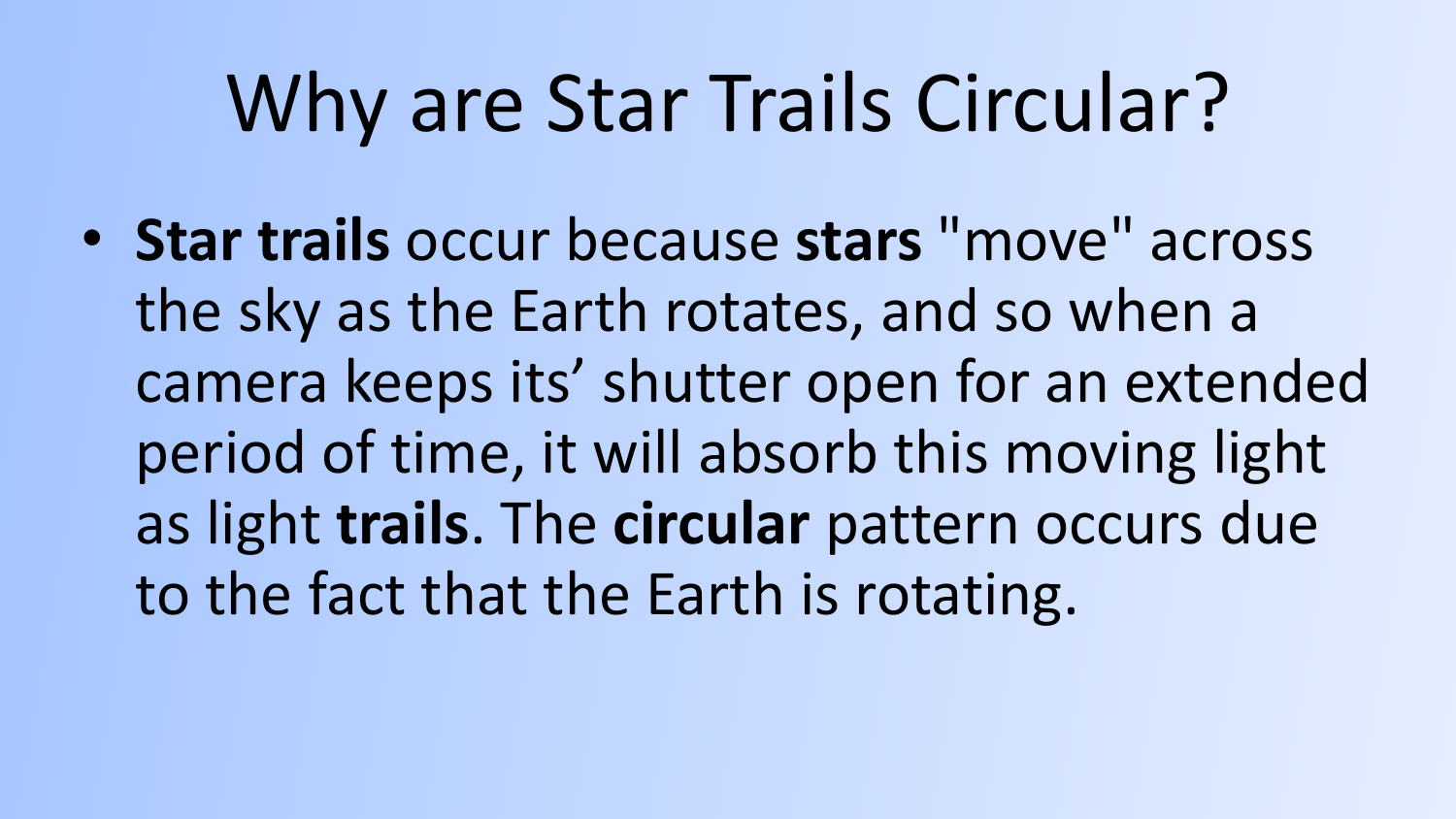• Look for locations that are have some foreground interest. It may be an abandoned building, large infrastructure like a radio tower or a bridge, or some natural features like rock formations or big trees.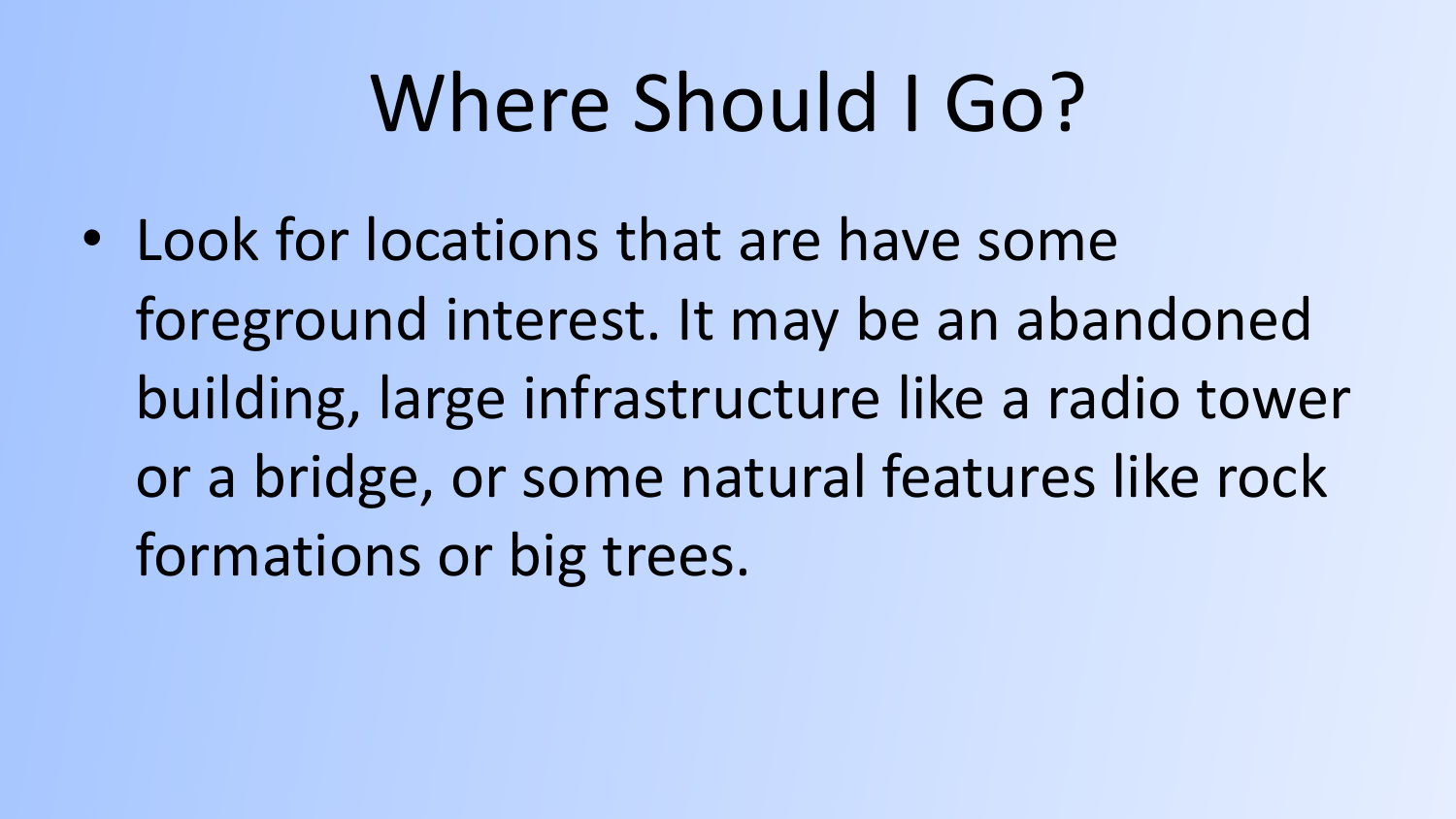• You may choose to add light to these features, with a flashlight, or keep them as silhouettes against the star-filled sky.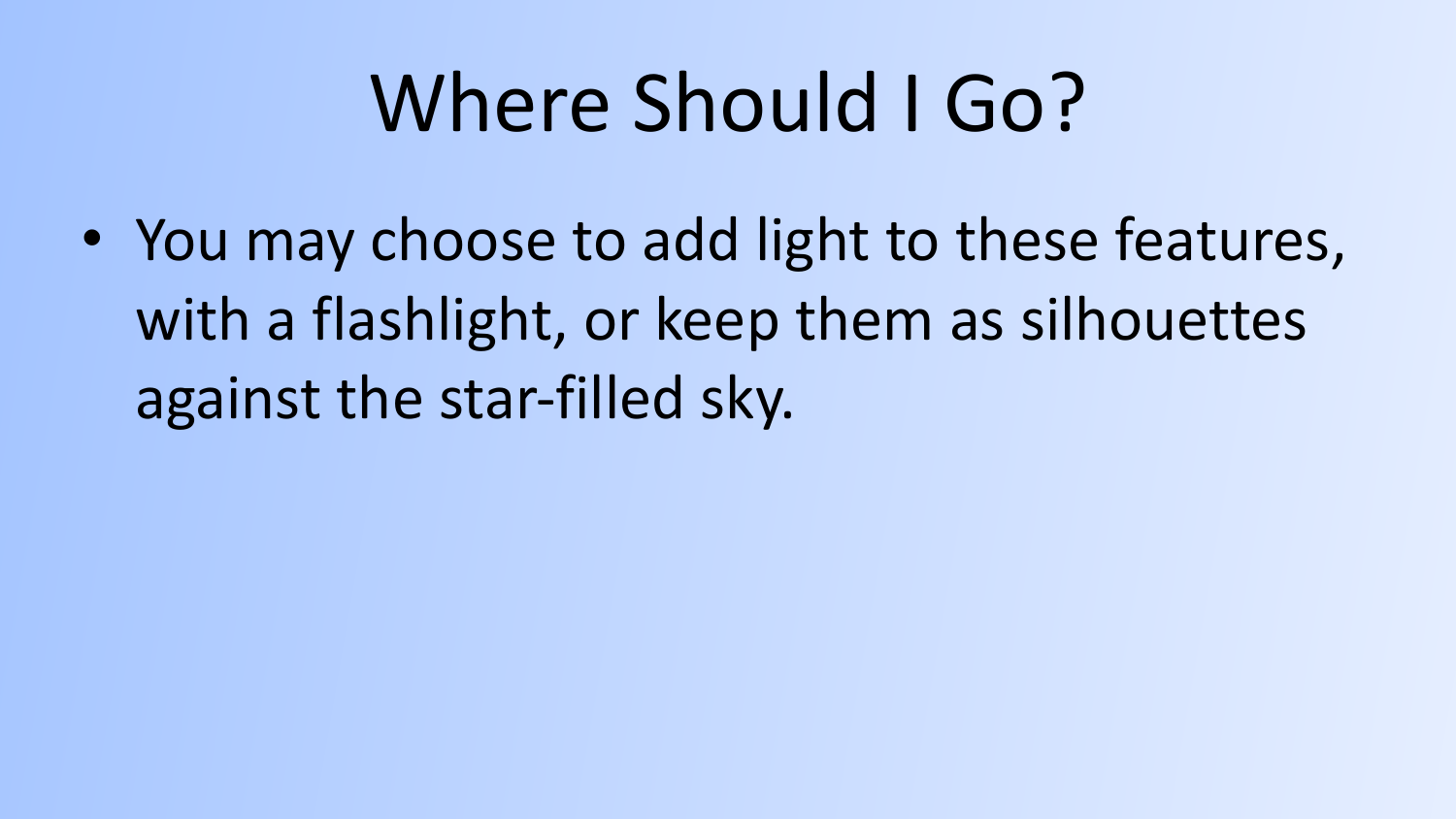- Though it is possible to capture star trails in town, it is much easier if you try this far away from any city lights. City lights that are not even visible to the naked eye will show up over a long exposure.
- Light pollution from the Moon should also be avoided.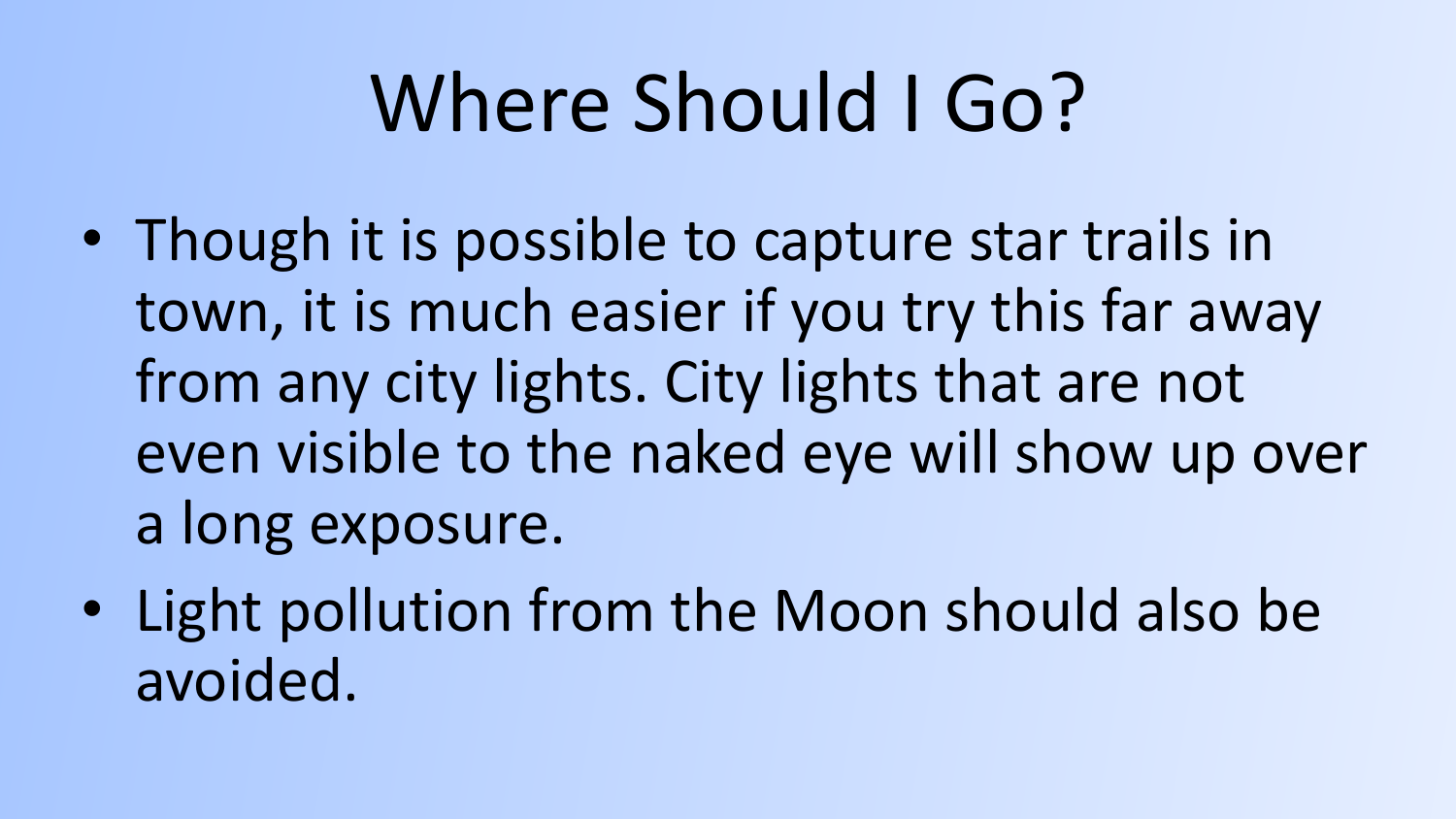• It really pays off doing some research before embarking on a shoot, especially if you have never been to the location before.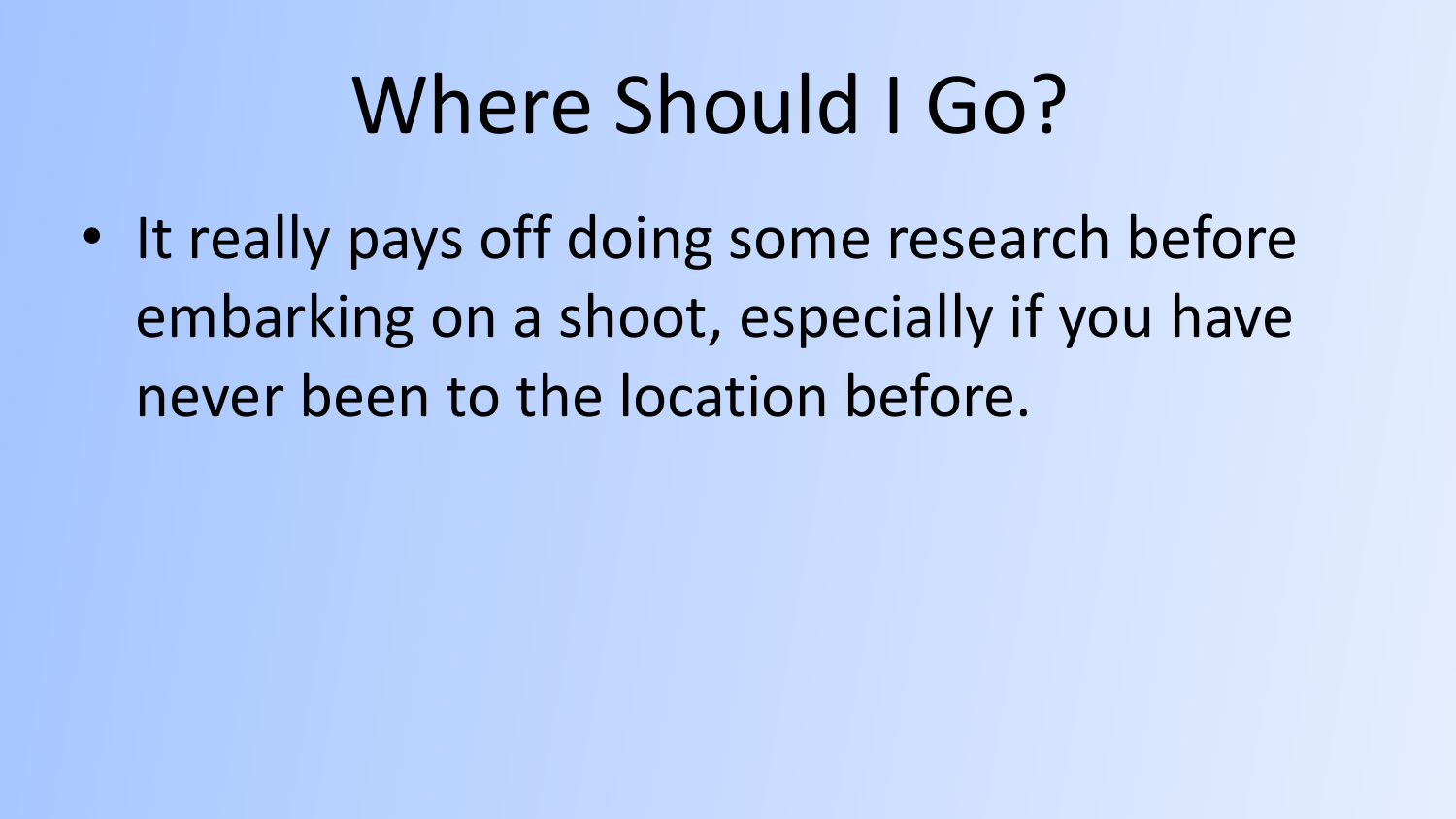- If you want to get the "spiral" effect, you must establish where the Celestial South Pole is located.
- There are many free APPS that will tell you where to point your camera to find the Celestial South Pole.
- I use the following method...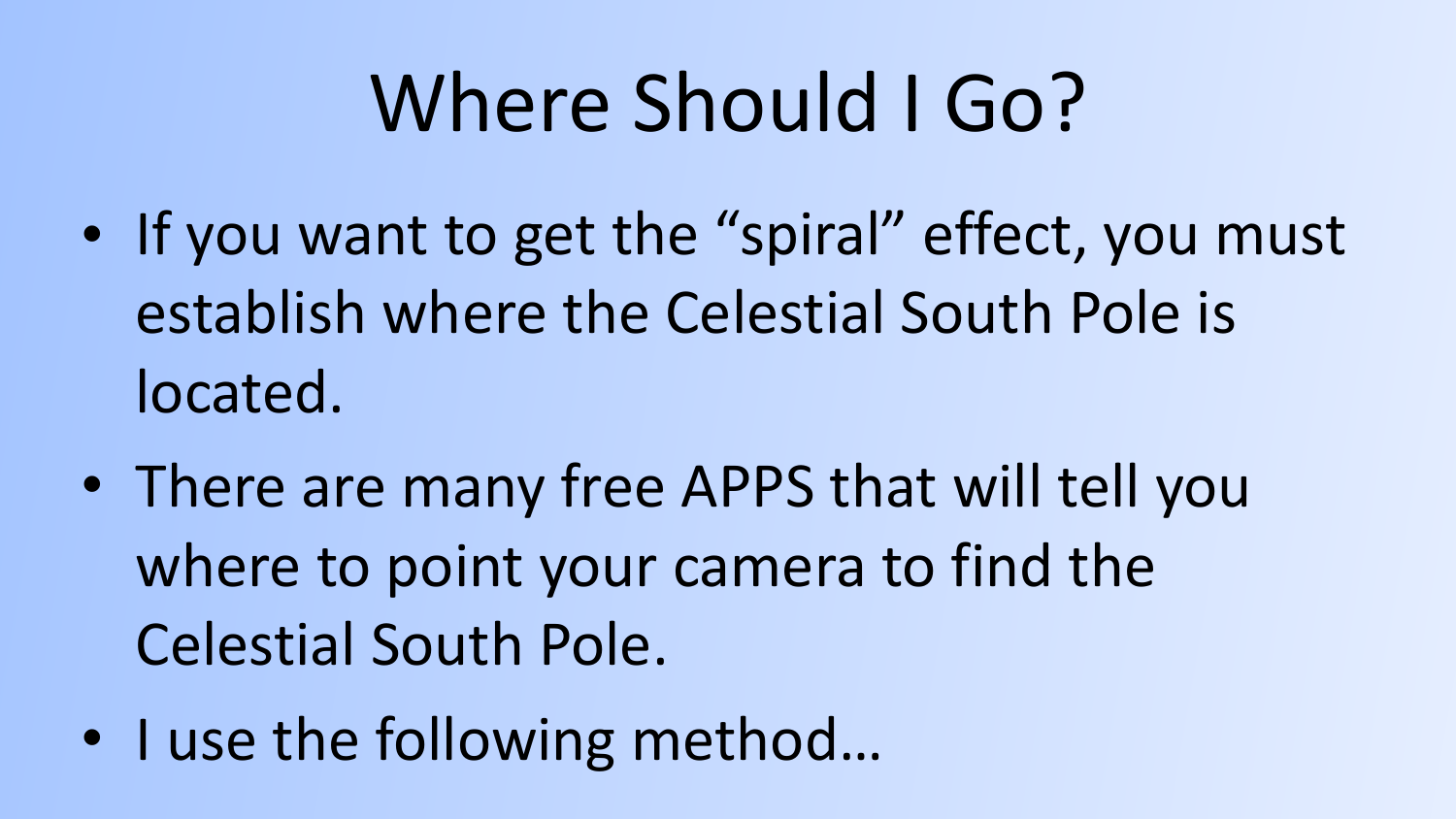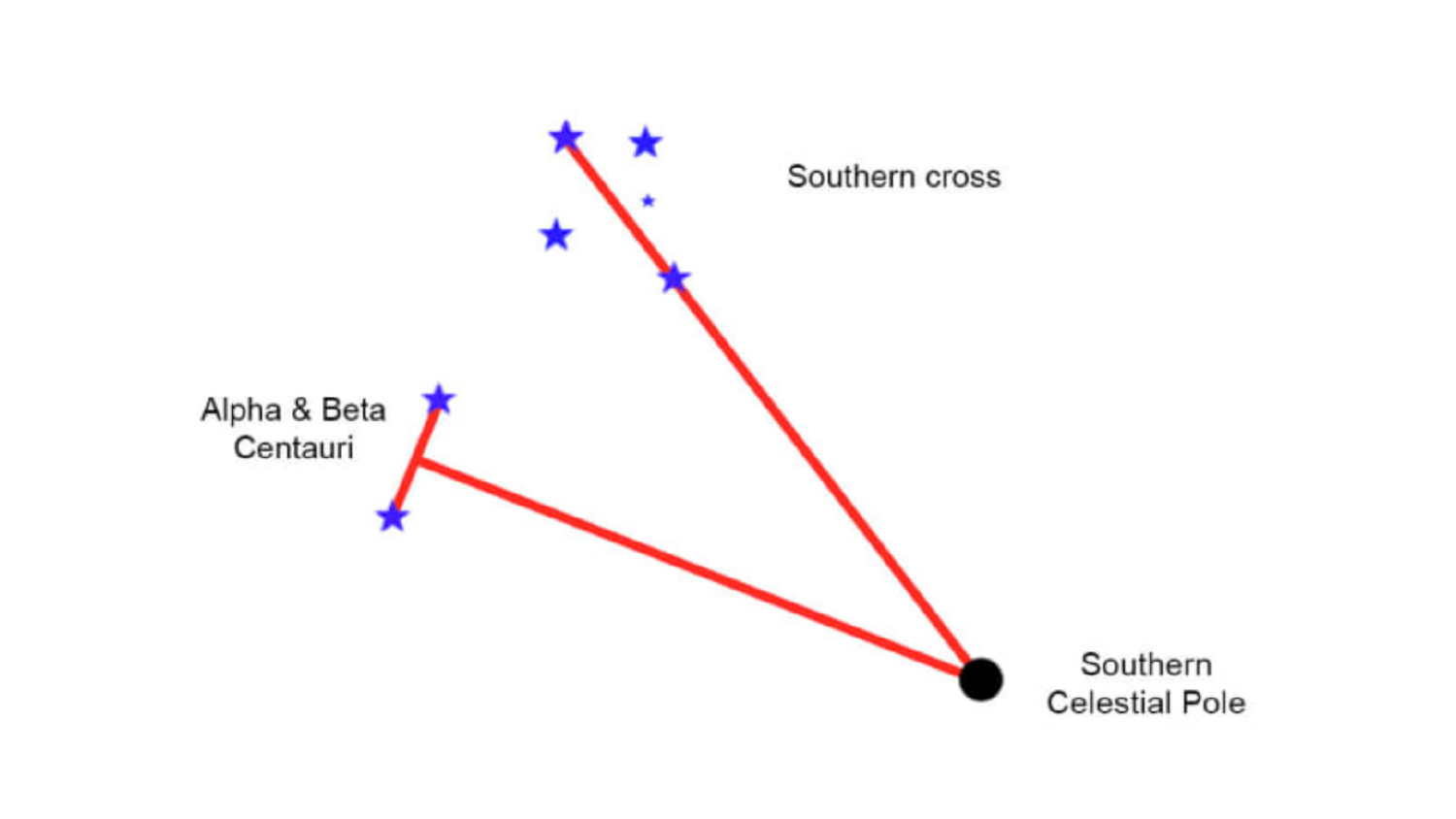#### Focusing

• In the dark, it is not easy to get the AF to lock on to anything, but do not worry .... there are several solutions to this.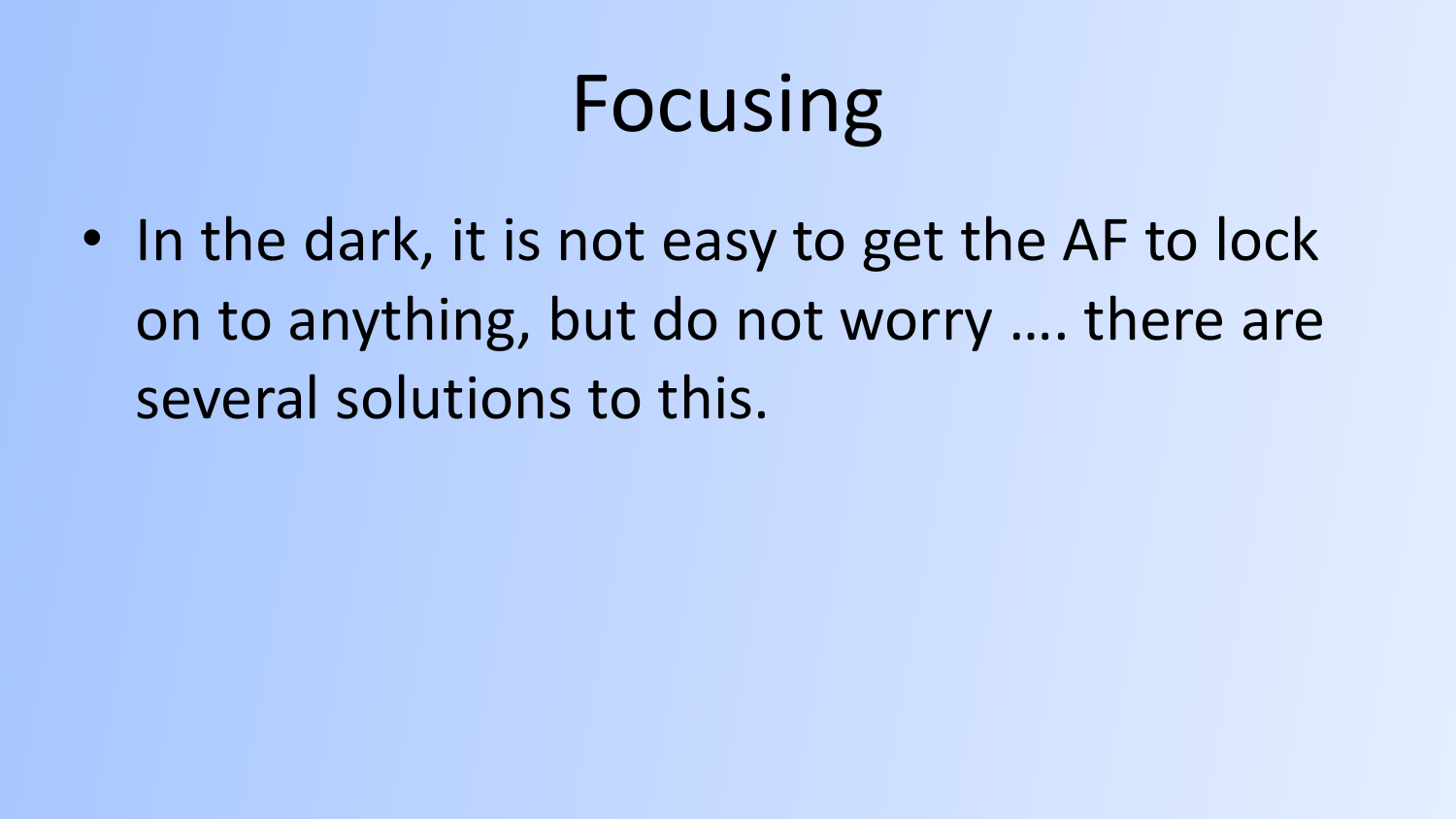## Focusing

• If you are including foreground objects, I suggest making sure that they are in focus. If you are using a wide angle lens, the foreground object and the stars will probably both be in focus even at a very wide aperture. I find that it is fairly safe to just set the focus to infinity if it is a wide angle or fisheye lens right from the start.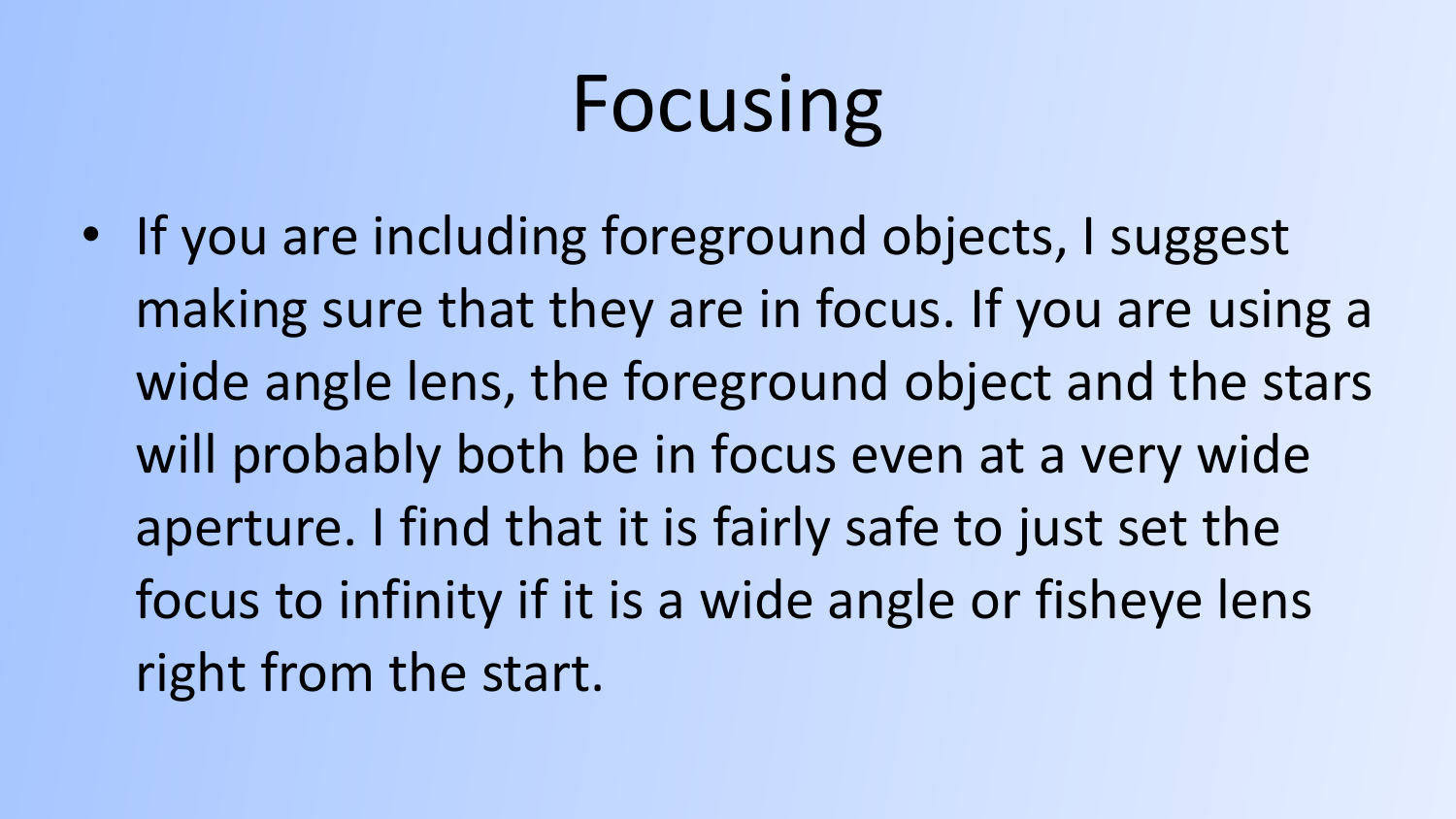#### Focusing

• Once you have achieved the state of "in focus", be sure to set it to MF or manual focus before starting your exposure or it will start searching again when you start the exposure and you will lose your focus.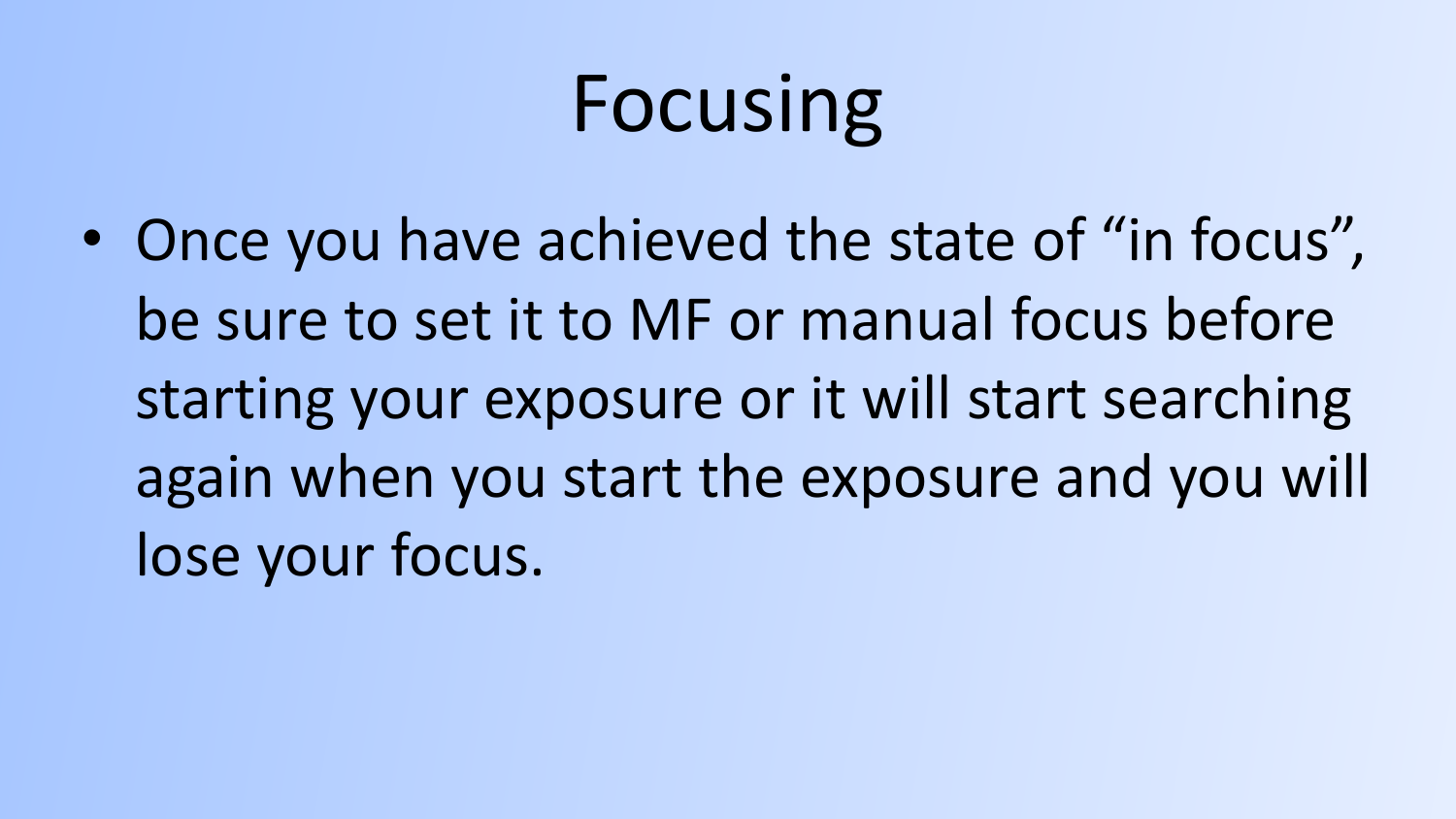#### Composition

• When composing the shot try not to include any direct light sources, like streetlights, in the shot.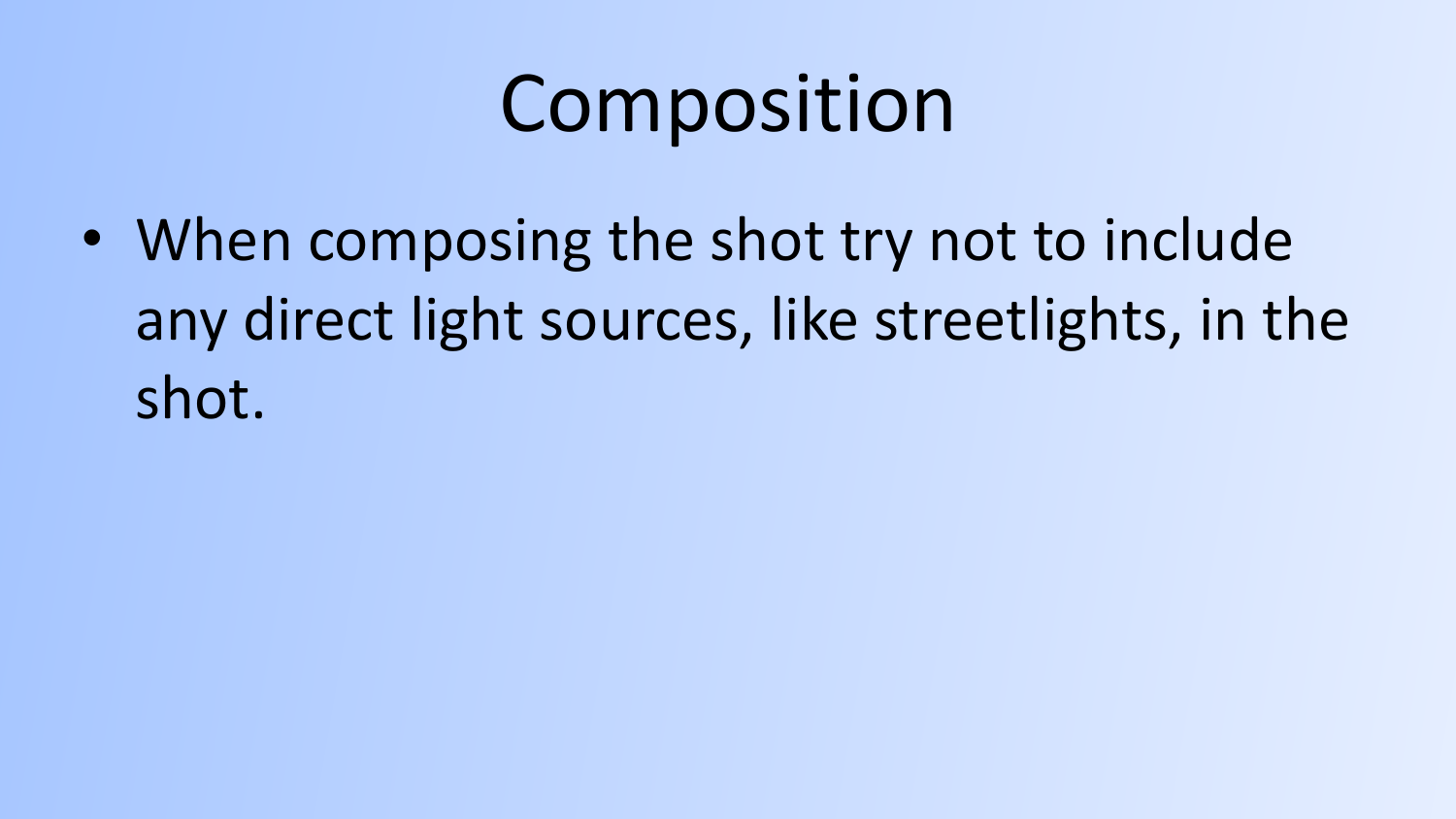#### White Balance

• White balance could be a whole separate tutorial on its own. I always shoot in Raw with the White Balance set to Cloudy. Adjustments to the White Balance can be made later.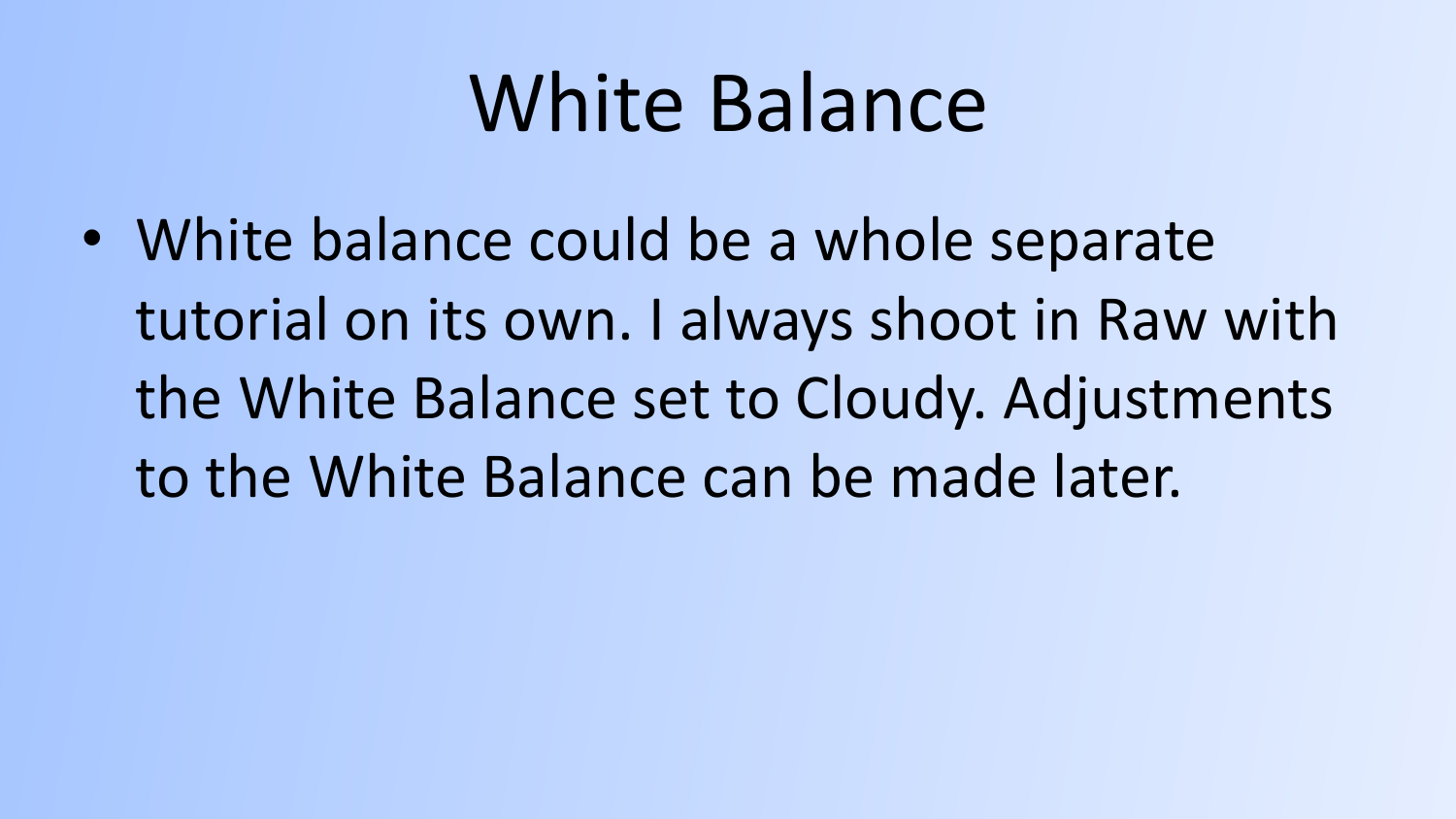#### Single Shot vs Stacking

• For shooting options, one could choose to do it all in one shot or shoot multiple shots and "stack" them later using computer software. I personally find that shooting multiple images and stacking them yields much nicer images than those done all in one shot.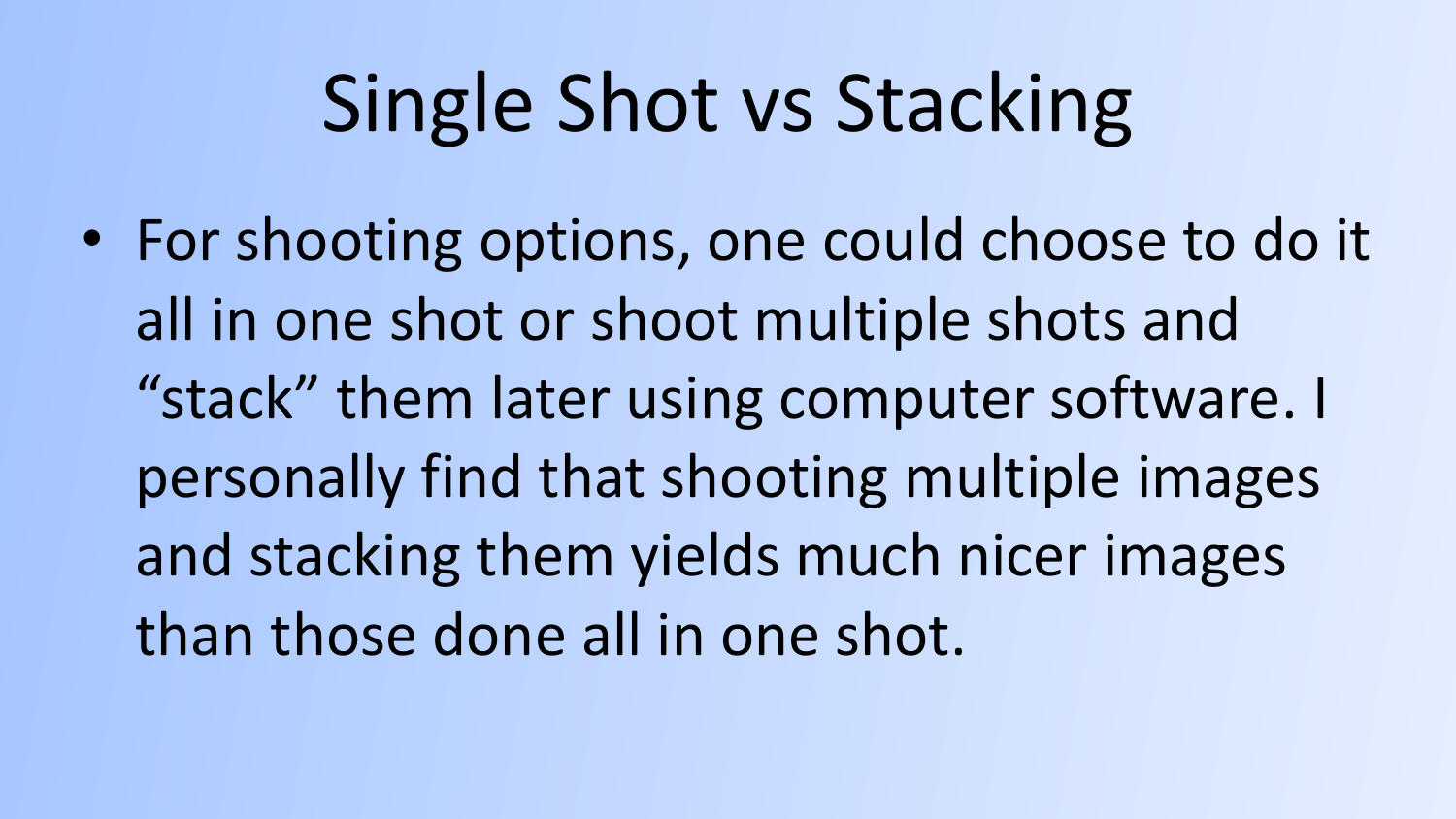#### Single Shot vs Stacking

• If you are going to do it all in one shot then your biggest concern should be noise. I do not use the single shot but use the stacking method for this reason.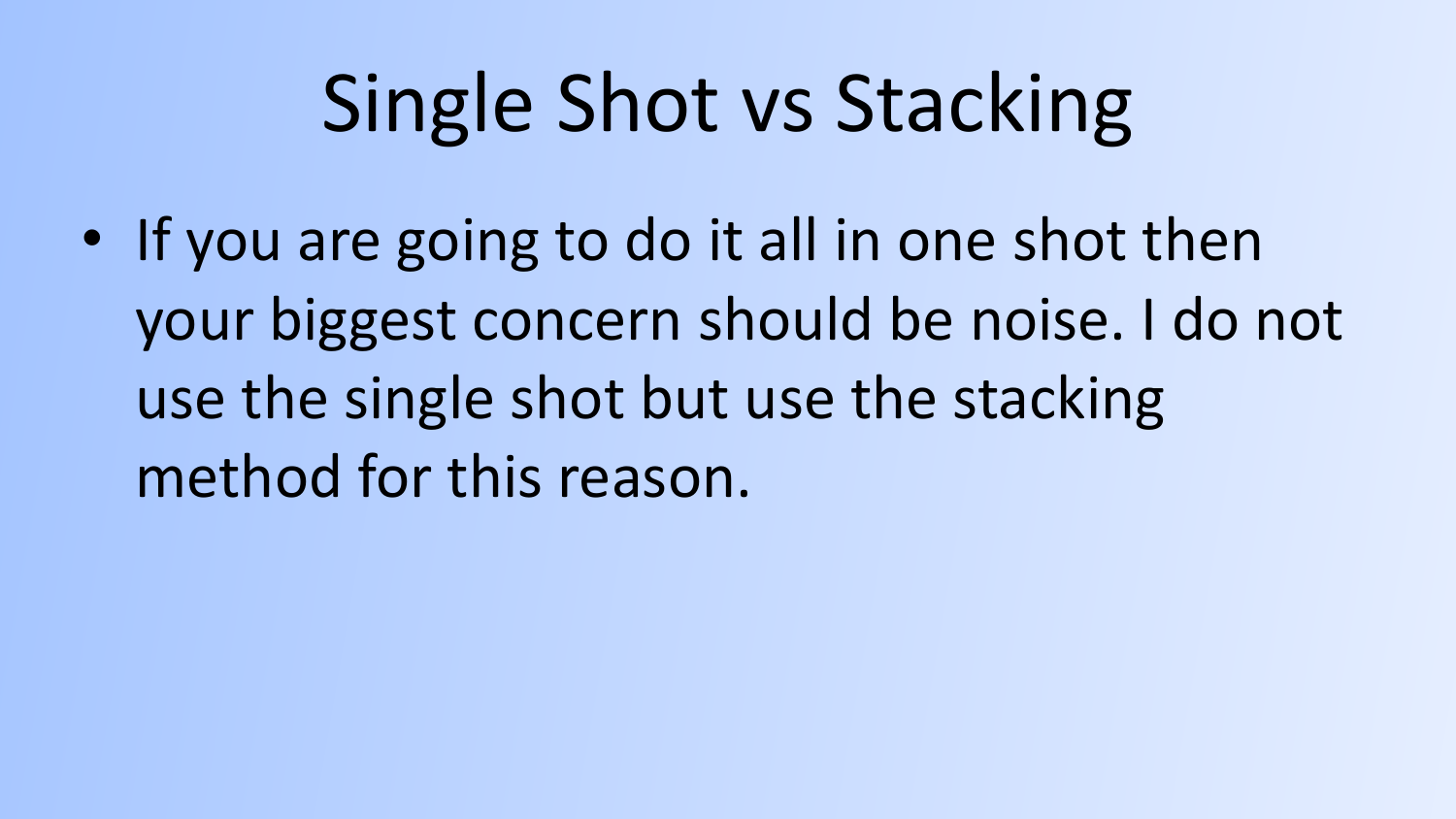## Stacking

• As I said before, my preferred way of shooting is shooting multiple shots and "stacking" them later using computer software. Shooting short exposure pictures means less noise, so one can shoot with a wide aperture and a faster ISO that will pick up many more stars than the one shot method.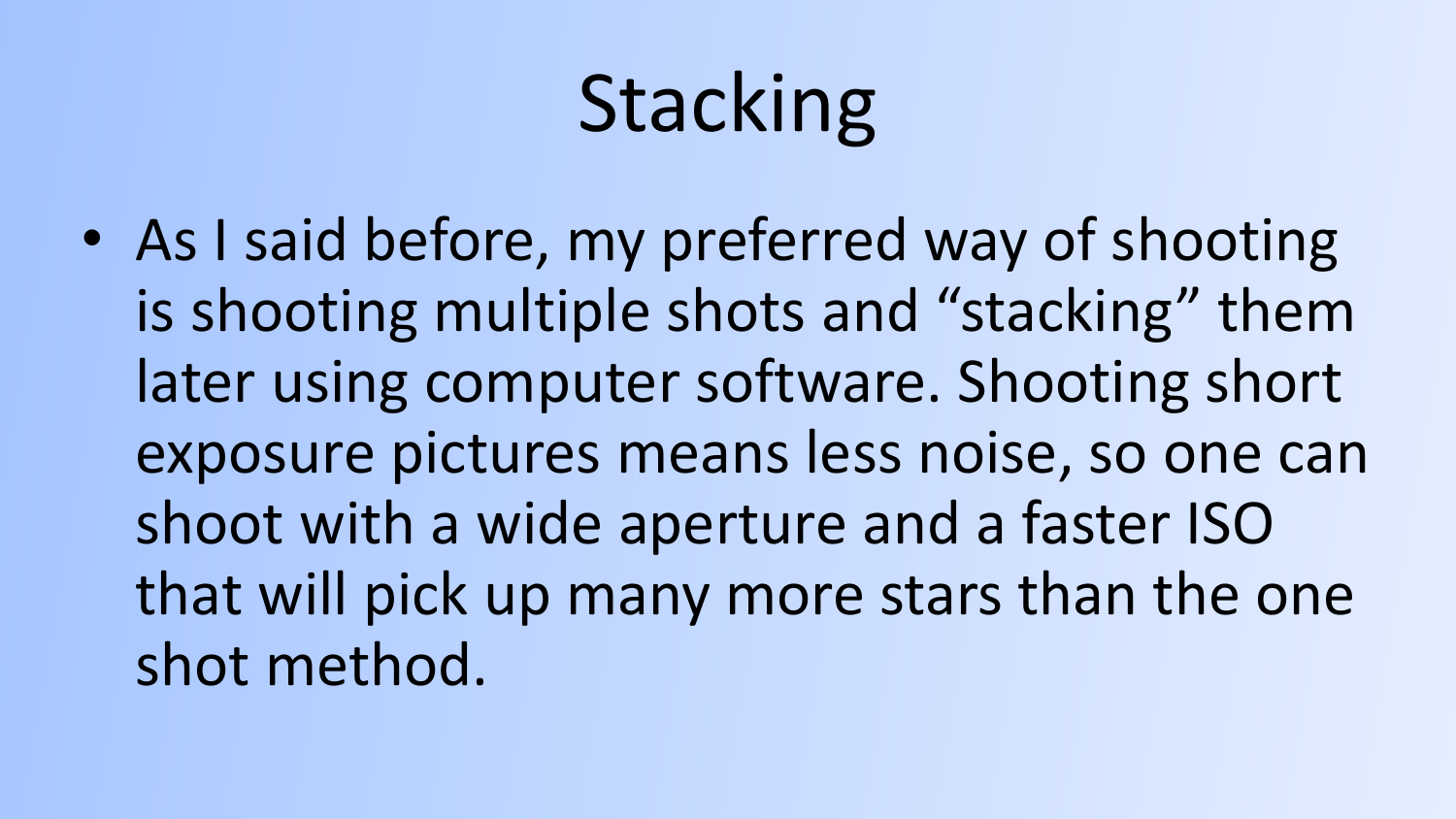# **Stacking Settings**

- The settings I generally use are :
- ISO 200
- Aperture F2.8
- Shutter 25 sec
- Interval of say 30 sec between exposures
- Focus infinity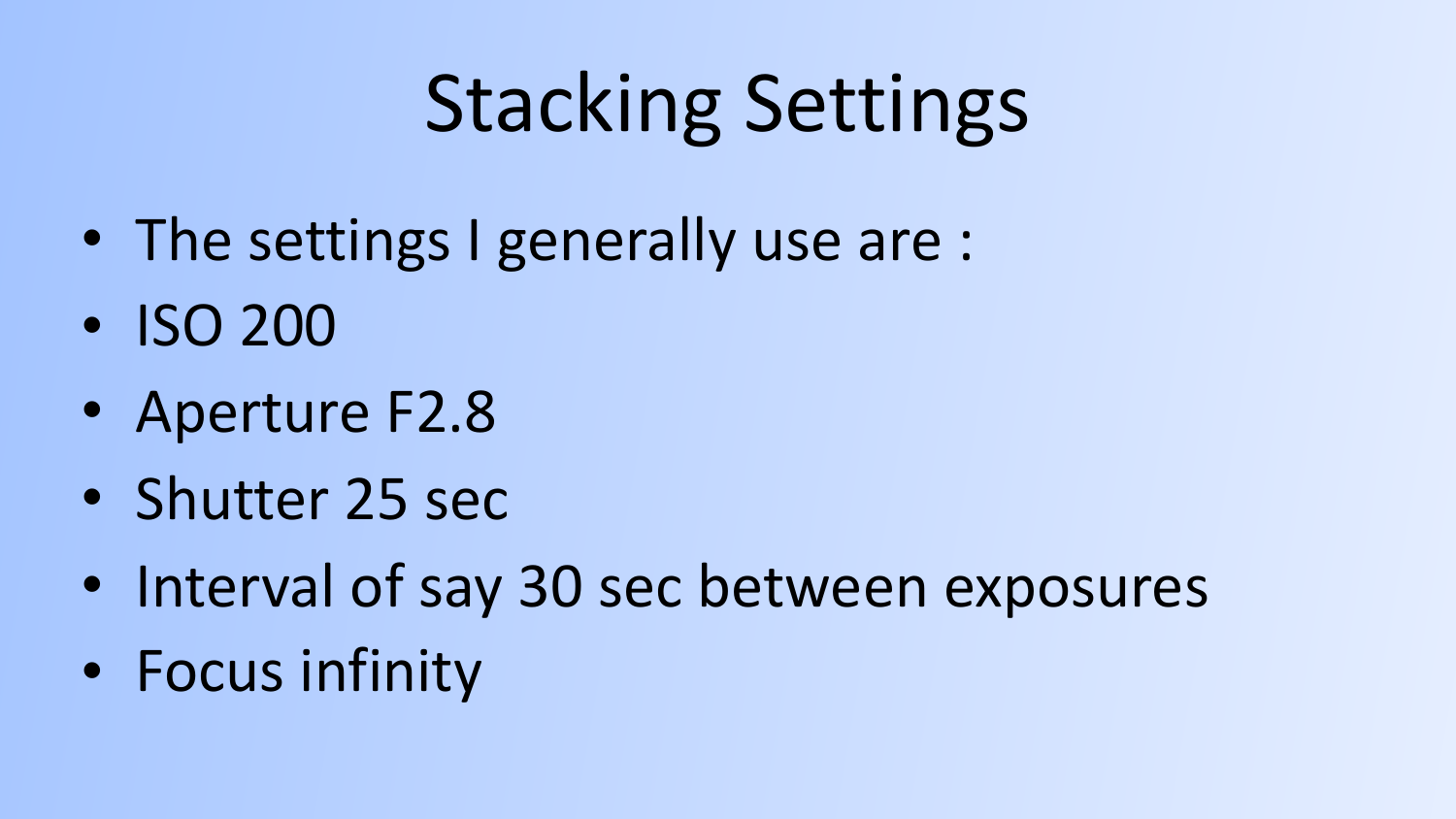## **Stacking Software**

- StarStaX.
- This is the Software I use. Unlike other free programs, it runs on Mac as well as Windows. What I like about StarStaX is the incredible speed. It is much faster than using Photoshop.
- I use Lightroom and StarStaX which I will demonstrate later.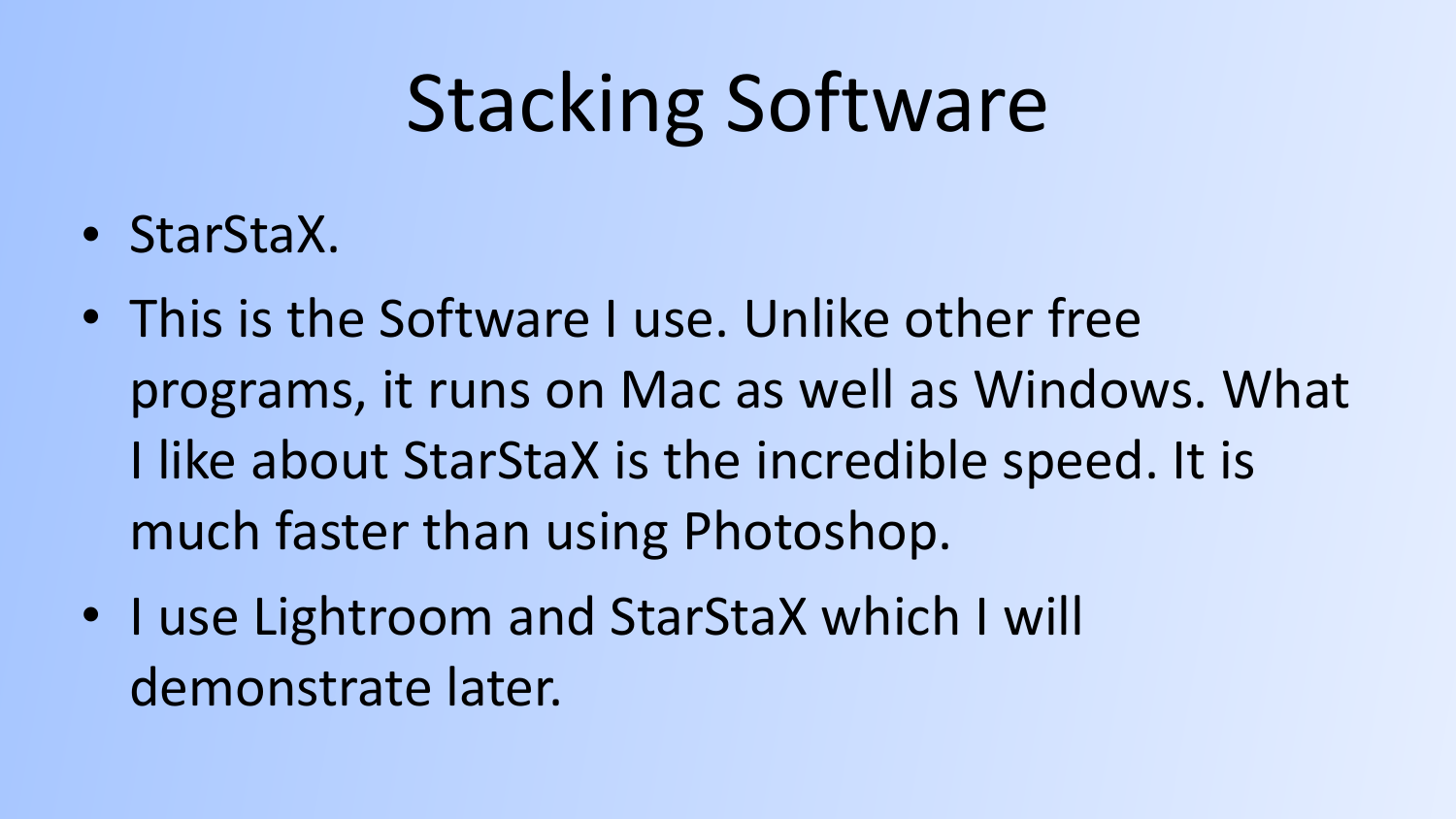## **Stacking Software**

- Photoshop.
- This method gets the job done but is slow and ties up memory while stacking.
- There are Youtube videos showing the use of Adobe Bridge and Photoshop to stack star photos.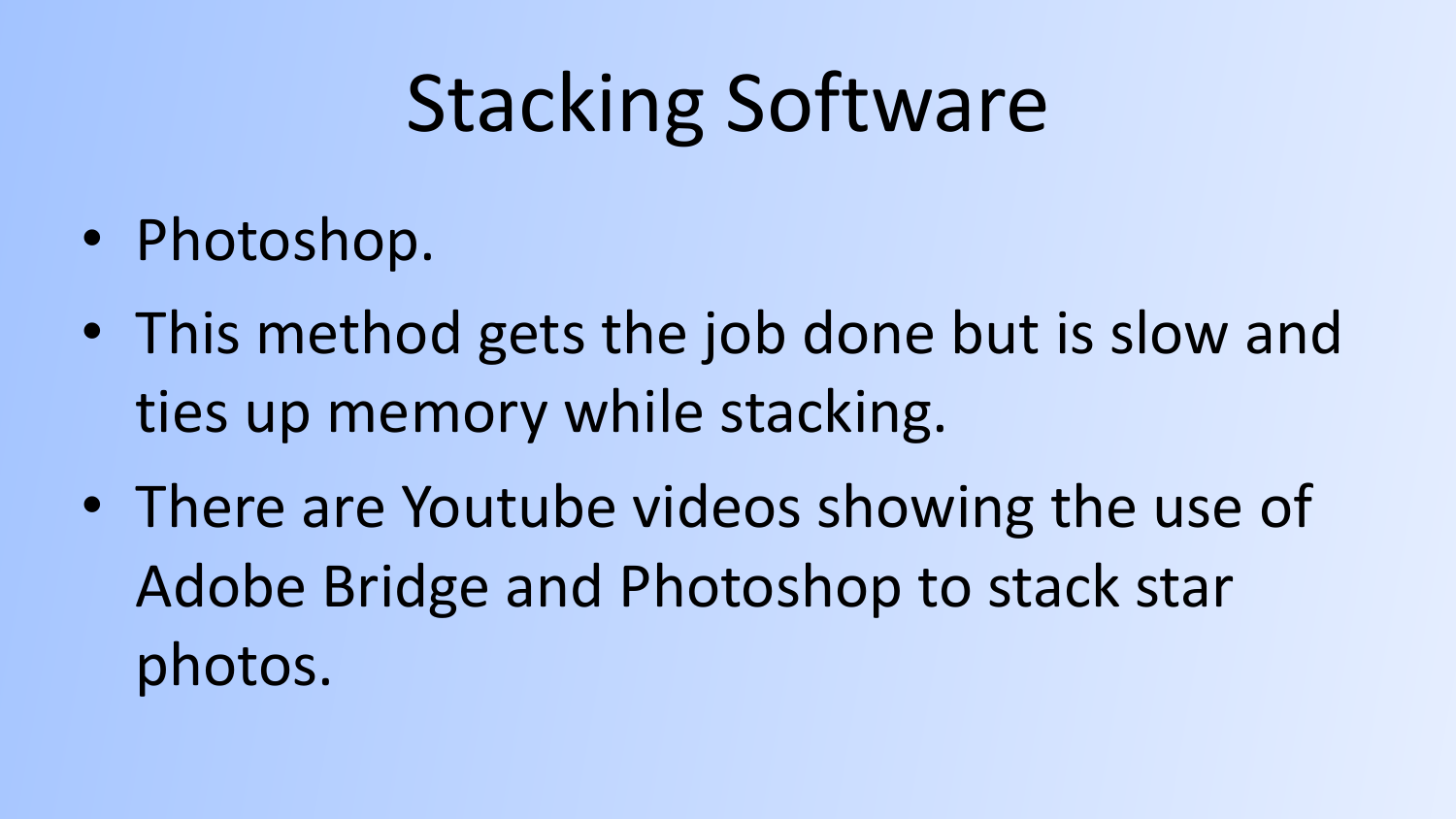#### **Stacking Software**

- Startrail.exe
- Good program but only available for Windows.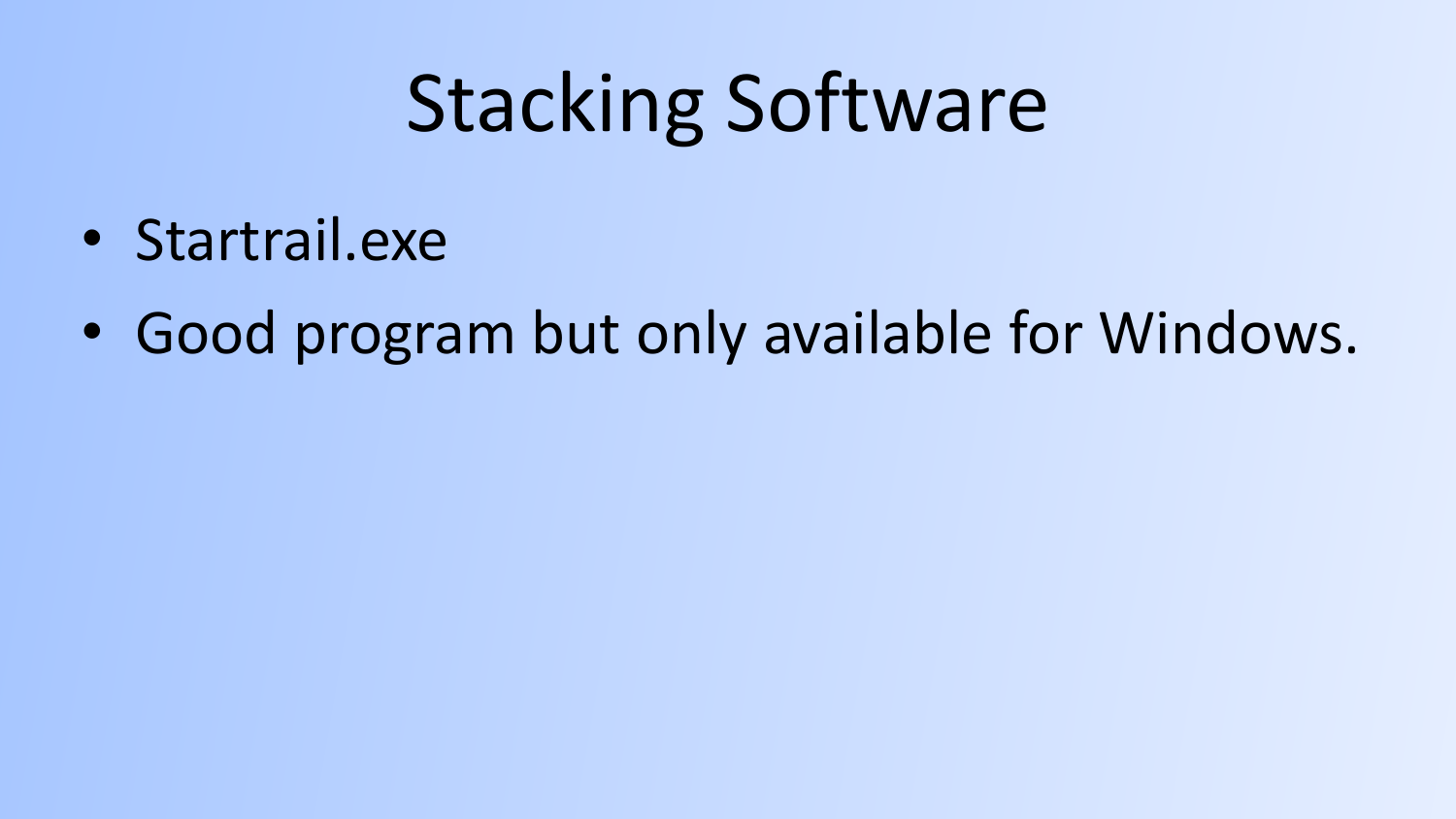#### Equipment Needed

- Camera
- Tripod
- Intervalometer
- Torch
- Some means of heating the lens to prevent dew forming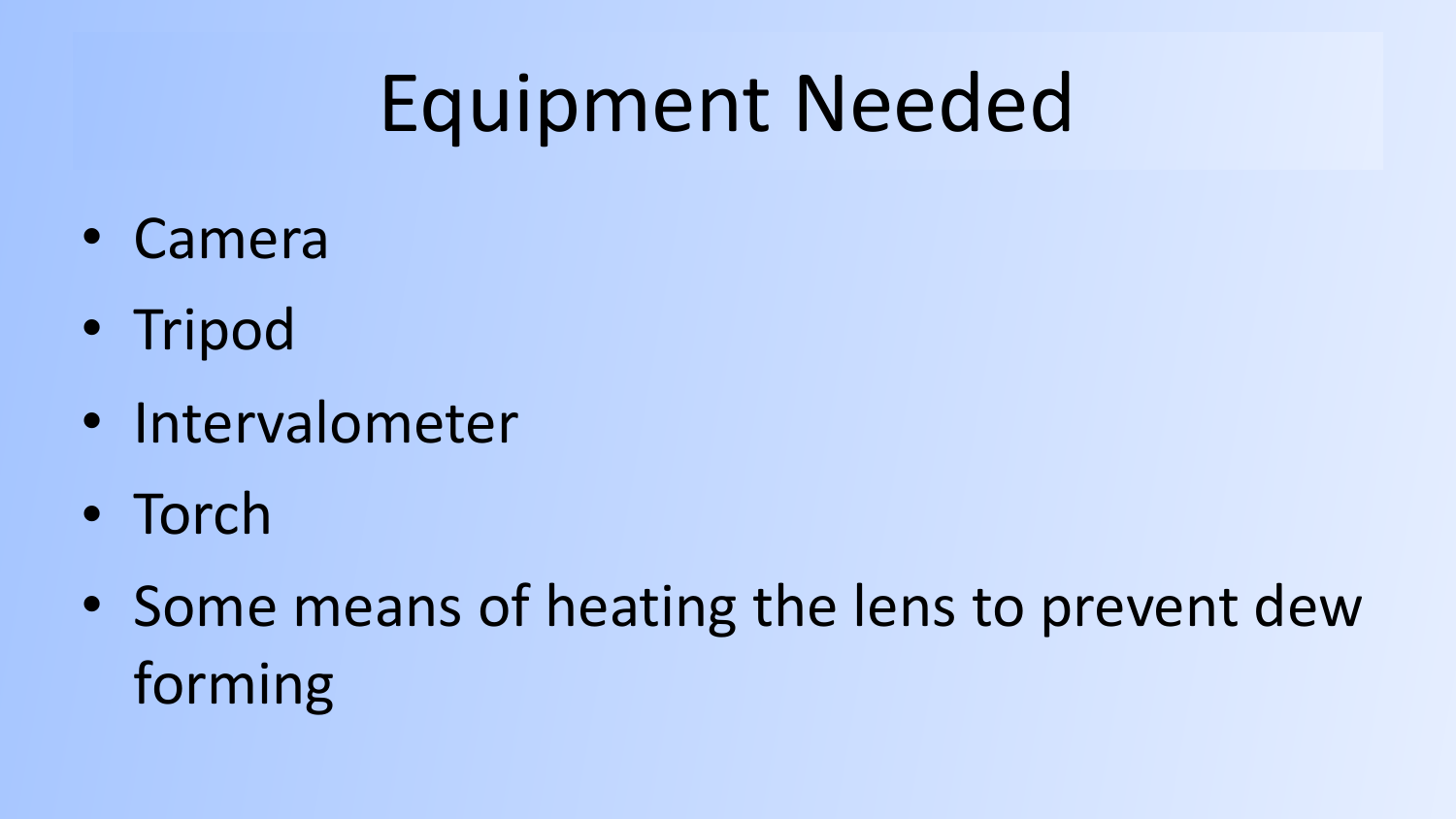

#### 50-PAIRS HOT HAND WARMERS PACK 10